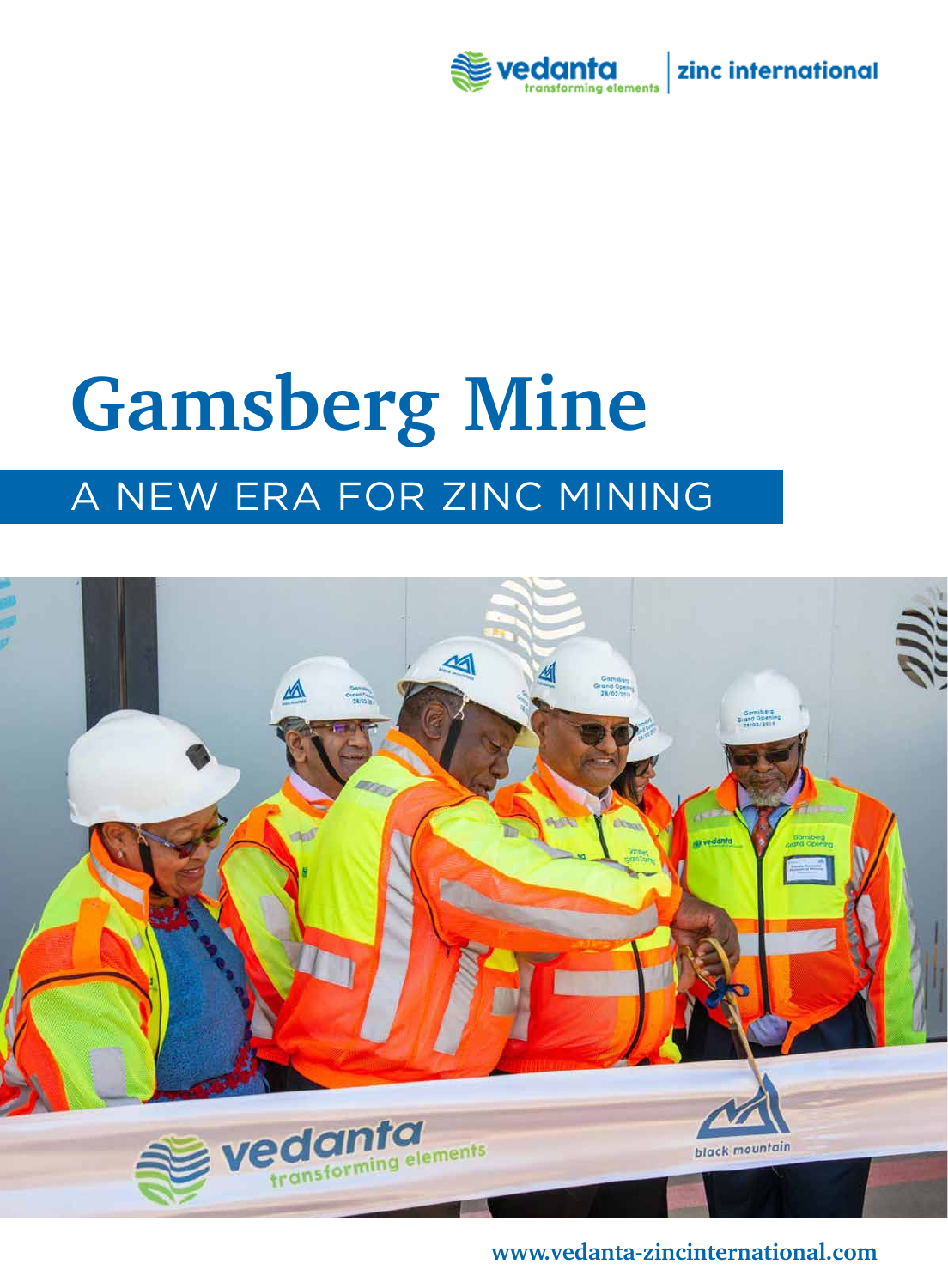*The Gamsberg Mine ('Gamsberg') is an open pit zinc and lead mine owned by Vedanta Zinc International (VZI), the world's sixth largest diversified resources company*



# ZINC MINING A NEW ERA FOR

ESEARCH BY *Eurides Lopes*

Gamsberg Mine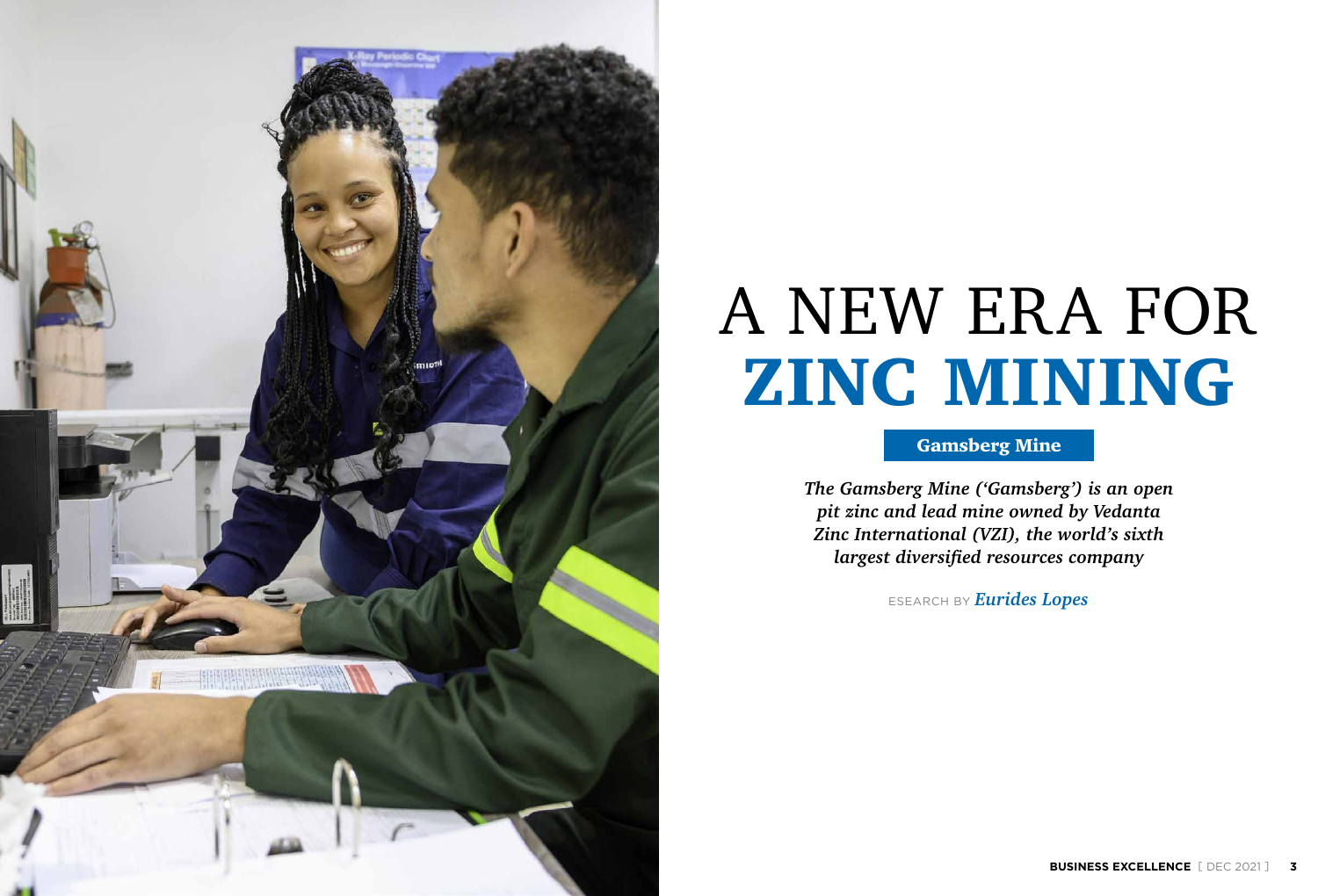

ining and South Africa go hand in hand. The country owes much of its development to its rich natural resources. And although mining's contribution to national GDP is now a fraction of what it once was, it is still the eighth largest mining country in the world when production values are taken into consideration. Much of this production is in zinc, the output of the subject of this article, Gamsberg Mine, now M

the centerpiece of the world's largest zinc mining and processing complex.

The Gamsberg Mine ('Gamsberg') is an open pit zinc and lead mine owned by Vedanta Zinc International (VZI), the world's sixth largest diversified resources company. The mine is one of two assets held by VZI in South Africa, the other being the nearby Black Mountain Mining. Business Excellence decided to take a deep dive into the latest

#### GAMSBERG MINE

*"Significant zinc deposits were first discovered at Gamsberg fifty years ago, in 1972"*

mining asset in a long line from Africa's largest economy.

#### Background

Significant zinc deposits were first discovered at Gamsberg fifty years ago, in 1972. However, it wasn't until advancements in mining technology made the extraction of this deposit feasible again, over 40 years later, that interest discussions about its exploitation began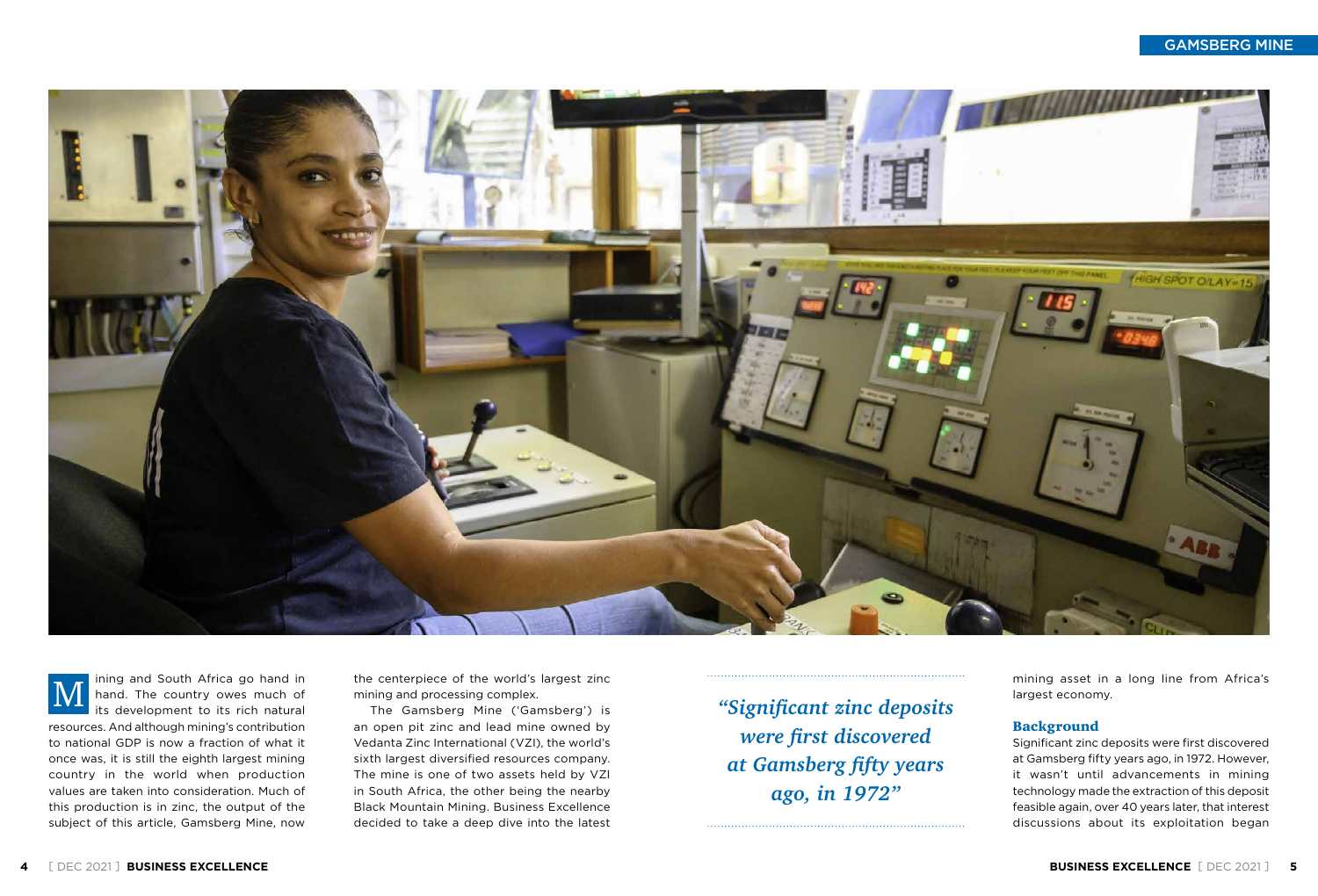#### GAMSBERG MINE

in earnest. In July 2015, construction at the mine commenced with the groundbreaking ceremony., and its first production began in March 2019.

Gamsberg has by now nearly its projected phase one ramp up to 250kt, and phases 2 and 3 will bring a combined 350kt extra, when completed by 2025. All of the capital work, which came in on budget at \$400 million has been completed at the mine, and the concentrator is fully operational. By the beginning of 2022, it is expected

### *"During the construction phase, the project employed over 1,500 locals, with 500 being permanently employed at the mine."*

that production will have increased by 20%, bringing the mine to production capacity.

#### Socio Economic Impact

From the moment that the Gamsberg project was announced, it was heralded as a new dawn for South African mining, and not just because of its scale. At the outset, its management team placed an emphasis on youth training, gender diversity, safety and minimal environmental impact - not always easy for open pit mines. During the construction phase, the project

Minopex operates and maintains the Gamsberg Concentrator for Vedanta Zinc International (VZI) in the Northern Cape Province of South Africa. Since 2018, Minopex has been involved in the plant commissioning and design upgrades, production planning, maintenance planning and shutdown maintenance to deliver a successful and sustainable operation.

The Minopex Gamsberg team share the vision of Vedanta's project vision and work hand-in-hand to achieve targets, but the Gamsberg Project offers more potential than just exceptional returns, there is immense opportunity for socioeconomic development in this arid region. Minopex welcomes the chance to improve the living standards of the people in nearby communities by offering sustainable growth and empowerment.

#### About Minopex

Minopex's operational excellence and continued success is a result of over 25 years' experience



in the mining sector. Having established 46 process plants across 14 countries within Africa and the Middle East, Minopex is able to fast track the implementation of new projects, resulting in continued monthly production records. Our solutions are tailormade to suit our clients and we work together to achieve business objectives. Minopex is a DRA Global group company.

www.minopex.com



#### MINOPEX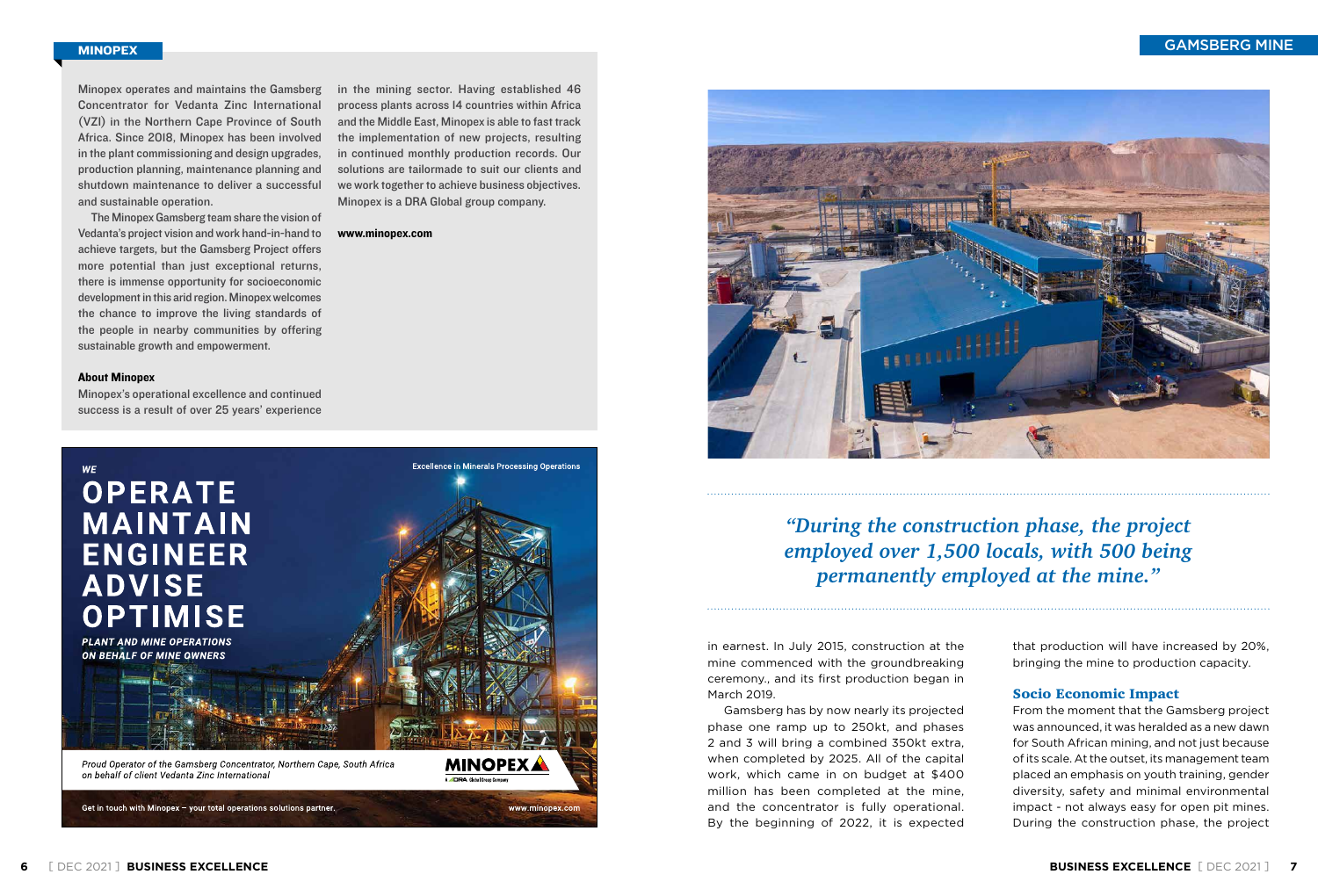

Proudly assisting the **Gamsberg Team** with Stable Slope Designs and Rockmass **Deformation Monitoring** 

**AHOH**  $Q$   $B$   $E$   $A$   $G$   $F$   $G$  $(+27)$  18 293 1940/44 https://www.ohms.co.za/

employed over 1,500 locals, with 500 being permanently employed at the mine.

On the environmental side, Gamsberg's location in the ecologically sensitive Succulent Karoo Biome, places it right in the heart of one of the world's biodiversity hotspots - home to more than 400 unique succulent plant species. Gamsberg's parent company, VZI, committed to harvest almost 85,000 plants, which were relocated to other nurseries and botanical gardens. It also collected more than 300,000 seeds for storage in the Gamsberg nursery seedbank for future germination.

#### Covid-19 response

The in-person and on-site nature of mining meant that the world's largest mining companies were among the most diligent in putting Covid-19 protection measures in place. VZI was no different. This effort began with the immediate formation of the Vedanta Zinc International Covid-19 Management Crisis Committee. which comprised labour representatives, a return to work medical assessment, and the compilation of a code of practice related to Covid-19 preventative measures.

A series of initiatives were rolled out to ensure the maximum safety of all staff. These included Covid-19 awareness and training, daily temperature screening of anybody entering the Gamsberg facilities, strict traveling procedures, and the provision and enforcement of protective and hygiene equipment. Against

#### GAMSBERG MINE

*"A project of Gamsberg's scale is never short of a diverse range of partners and suppliers. It comes with the territory."*



the backdrop of an horrific pandemic, Gamsberg and VZI were not only able to increase mining production, but also do so without any casualties to the virus.

#### Partners and Suppliers

A project of Gamsberg's scale is never short of a diverse range of partners and suppliers. It comes with the territory. One of the differences with the Gamsberg projects and several others equally reputable - mines that Business Excellence has had the honour of reporting on, is that it has the luxury of calling on local experts. South Africa's mining heritage means that it has an ecosystem of companies that provide all manner of miningrelated services.

Examples of these local champions include Minopex, the mine's operations contractor, OHMS (Open House Management Solutions) a geotechnical and seismological services provider, Basil Read, a local mining firm, ELB Construction, responsible for the design, supply, and installation of Gamsberg's filter press, BB Cranes, which installed the overhead cranes, Viva Engineering who worked on many of the technical aspects of the mine, and last but not least, Oculus IP Architects, a firm from Cape Town responsible for the mine's wireless network.

In terms of international partners and suppliers, several well-known names appear on the list. These include Portuguese firm Rangel Logistics Solutions,

A series of initiatives were rolled out to ensure the maximum safety of all staff. These included Covid-19 awareness and training, daily temperature screening of anybody entering the Gamsberg facilities, strict traveling procedures, and the provision and enforcement of protective and hygiene equipment.

#### **Did you know?**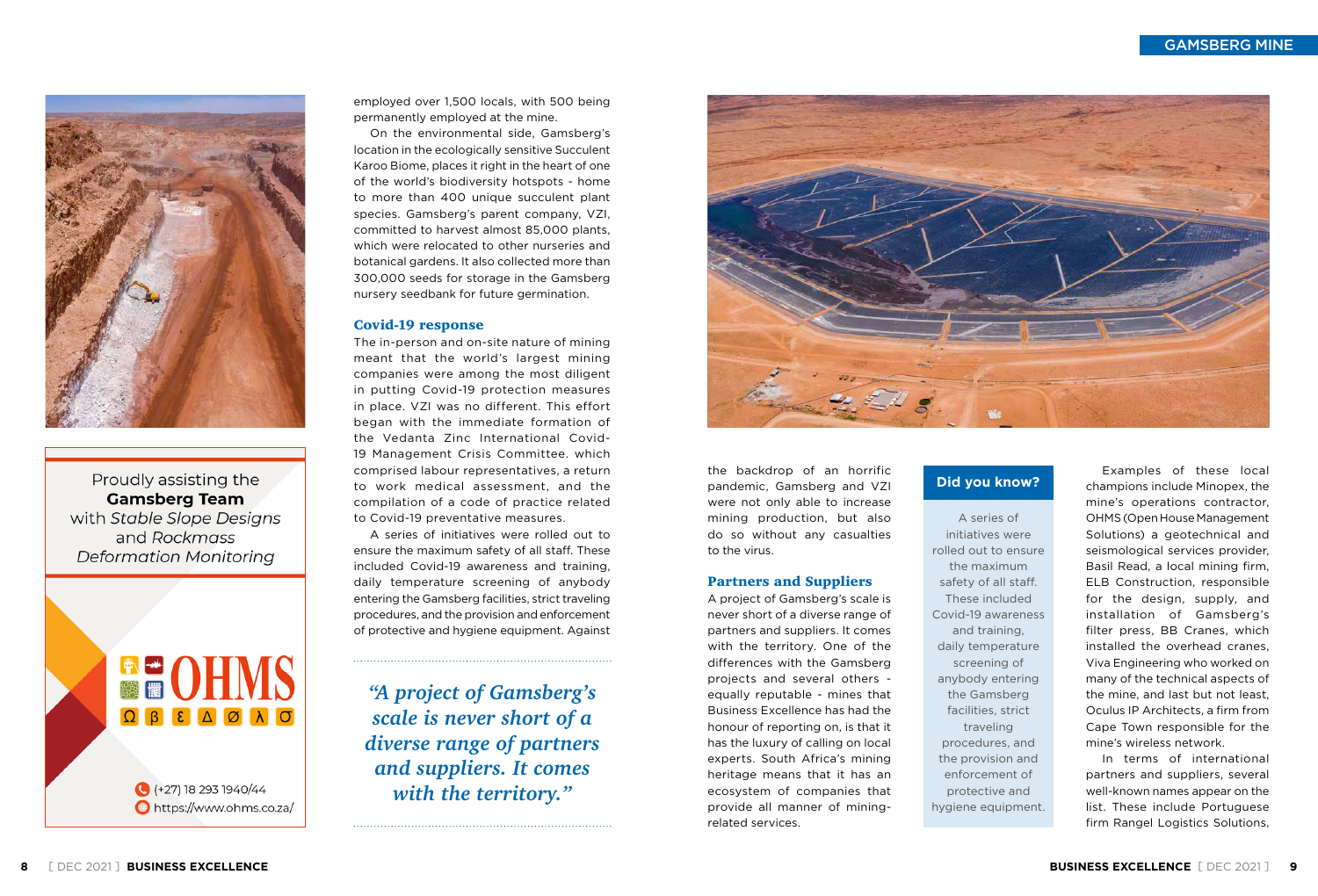#### GAMSBERG MINE

which carried out a large specialised road transportation from Johannesburg, German firm Liebherr Mining, New Zealand's Luxsant Construction and Projects, Ferrada Blast from Italy, and finally, Mota-Engil Africa, awarded a contract worth €240 million for the preparation, excavation and transport at Gamsberg.

#### Projecting to the Future

VZI is also looking to South African renewable energy giant Eskom for increasing its sustainable electricity access. Luckily for Gamsberg, the area in which it operates is rich in suitable natural renewable energy sources that it can use to power its operations. At a time when the world needs zinc and sustainable energy more than ever, VZI and Gamsberg mine are pushing for both - truly heralding a new era for zinc mining.  $BE$ 

Despite its already impressive scale, Gamsberg may represent just the beginning of something much larger. In the short-term, this will involve increasing production to capacity. In the mid-term, parent company VZI has already stated its ambition to continue, and indeed accelerate, its exploration drilling efforts in the region. A zinc smelter is also in the works to complement the existing operations.



 $\textcircled{1}$  +27 11 685 3960  $\boxtimes$  info@vedanta-zincinternational.com @ZincVedanta **www.vedanta-zincinternational.com**

#### GAMSBERG MINE

*"VZI is also looking to South African renewable energy giant Eskom for increasing its sustainable electricity access."*